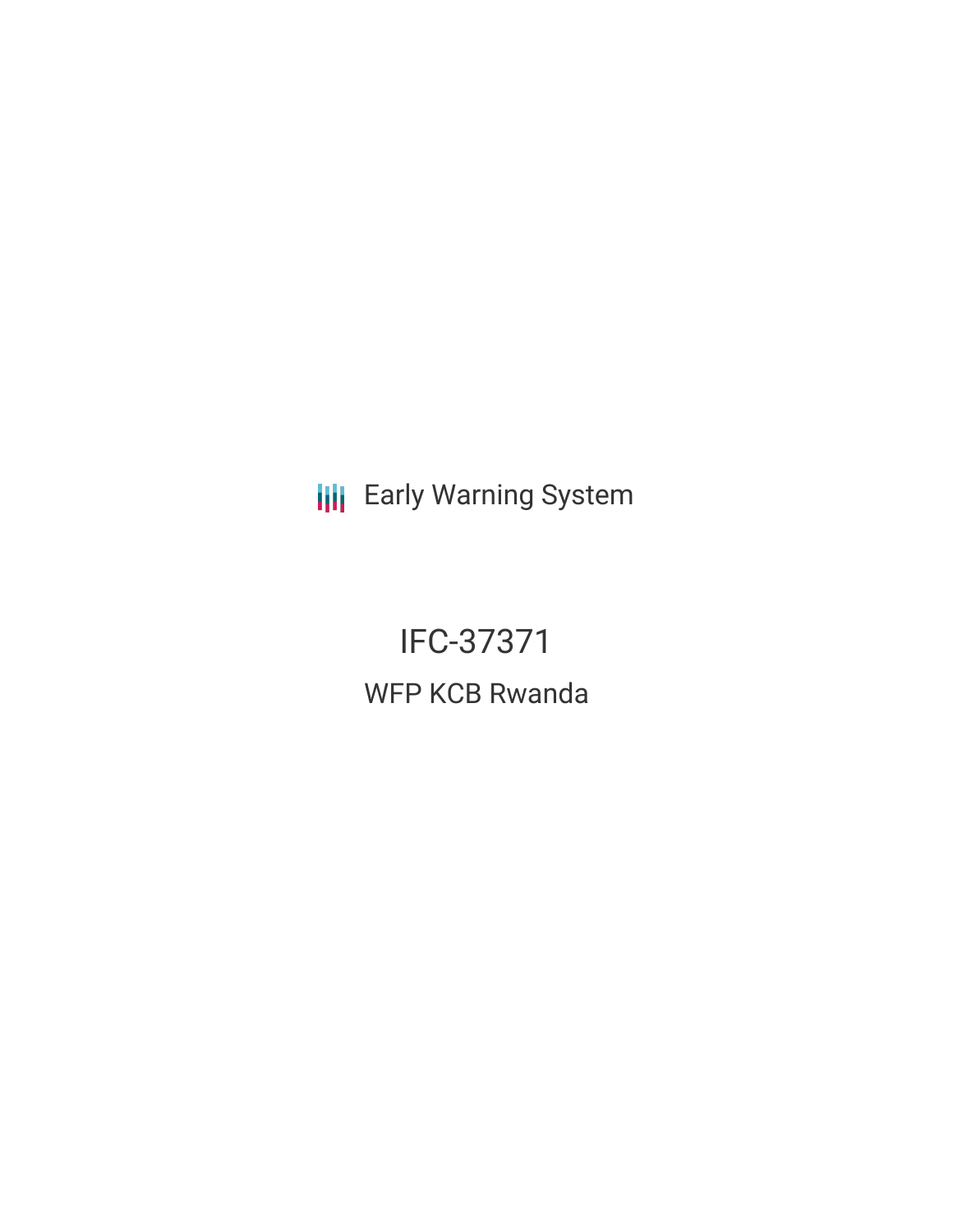## **Quick Facts**

| <b>Countries</b>               | Rwanda                                  |
|--------------------------------|-----------------------------------------|
| <b>Specific Location</b>       | Kigali                                  |
| <b>Financial Institutions</b>  | International Finance Corporation (IFC) |
| <b>Status</b>                  | Proposed                                |
| <b>Bank Risk Rating</b>        | U                                       |
| <b>Voting Date</b>             | 2016-12-15                              |
| <b>Borrower</b>                | WFP PPP Rwanda Borrowers                |
| <b>Sectors</b>                 | Finance                                 |
| <b>Investment Amount (USD)</b> | \$1.38 million                          |
| <b>Project Cost (USD)</b>      | $$2.50$ million                         |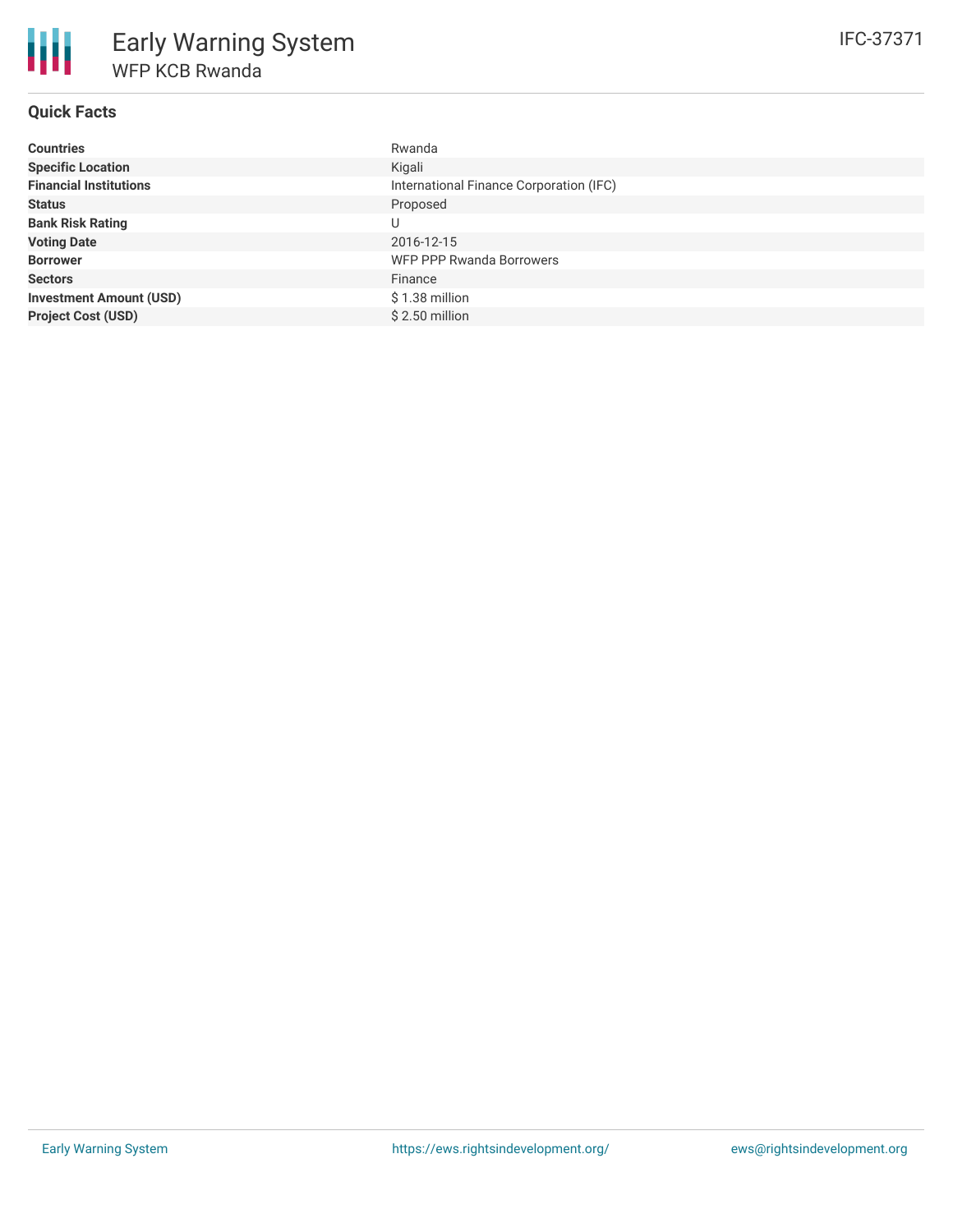

# **Project Description**

IFC intends to partner with KCB Bank Rwanda Ltd. (KCB Rwanda) in Rwanda to finance farmer cooperatives who supply food commodities to World Food Programme (WFP) or its Patient Procurement Platform (PPP) off-takers. Financing to farmers will be used for seasonal working capital needs such as input costs (seeds, fertilizers, etc), land preparation, weeding and harvesting. Approximately 25,000 smallholder farmers are expected to benefit from this initiative through higher productivity levels, better crop quality, and lower post-harvest losses, and therefore higher and more stable revenue stream.The proposed financing package will be supported by the Private Sector Window of the Global Agriculture and Food Security Program (GAFSP).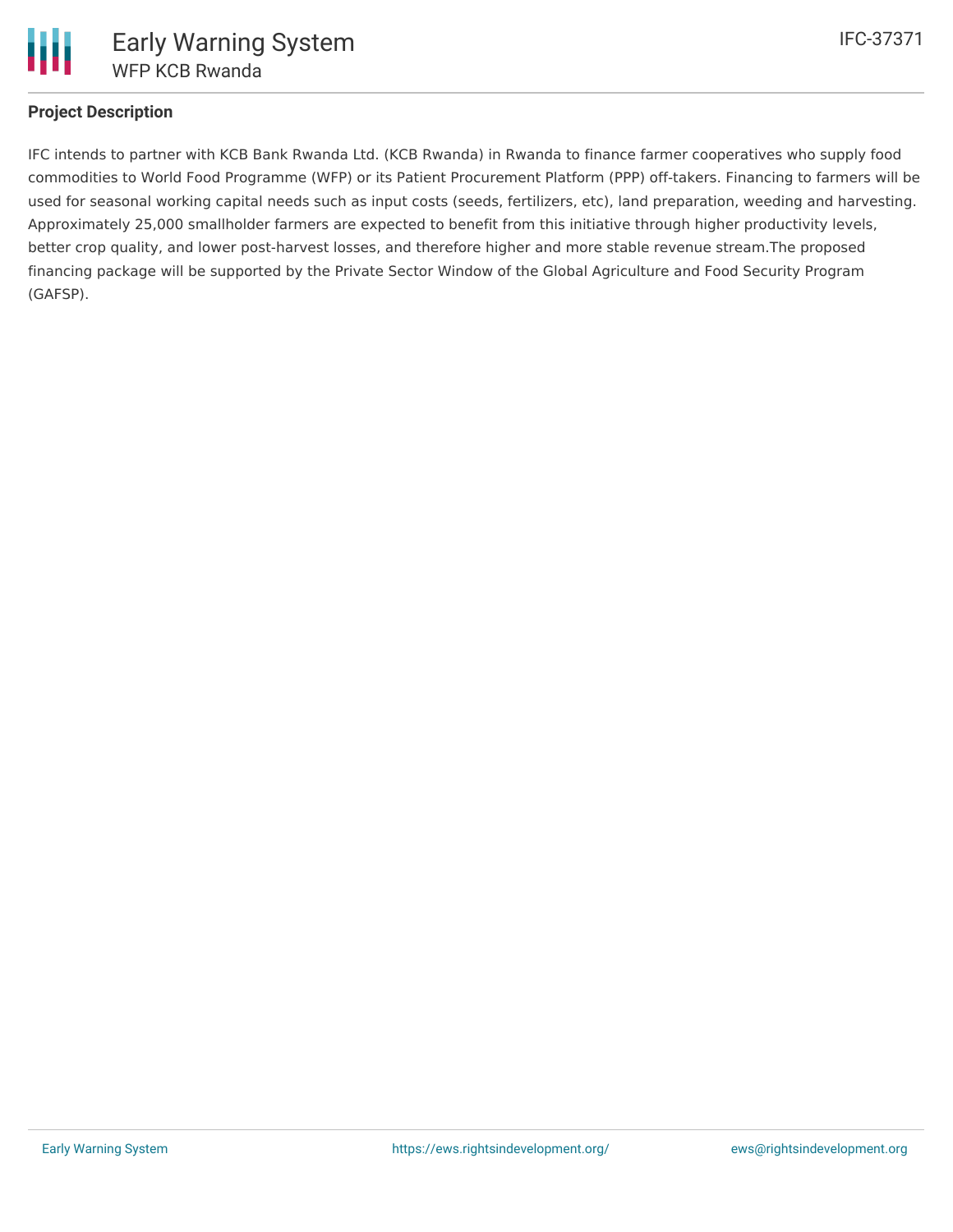### **Investment Description**

• International Finance Corporation (IFC)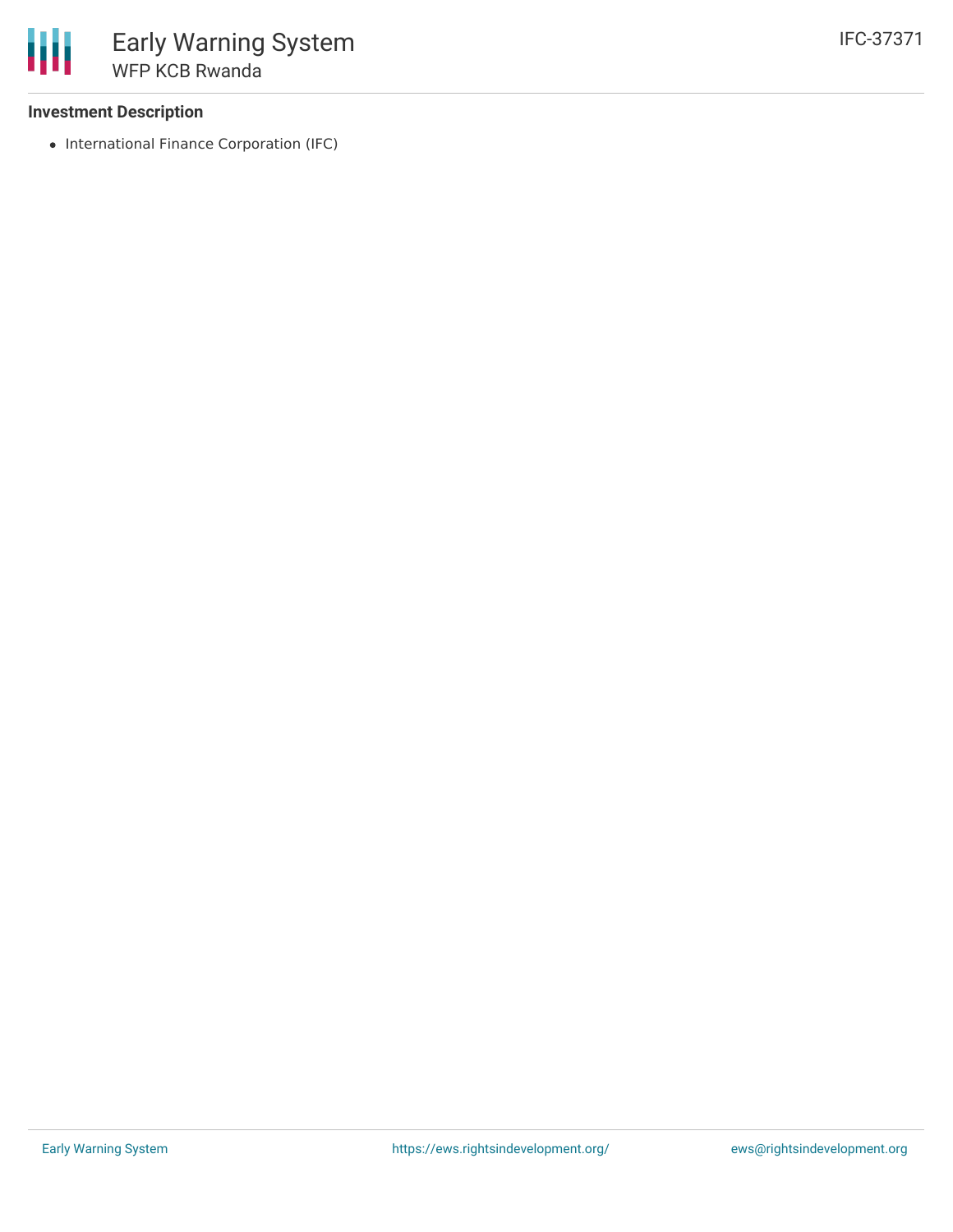### **Contact Information**

ACCOUNTABILITY MECHANISM OF IFC

The Compliance Advisor Ombudsman (CAO) is the independent complaint mechanism and fact-finding body for people who believe they are likely to be, or have been, adversely affected by an IFC or MIGA- financed project. If you submit a complaint to the CAO, they may assist you in resolving a dispute with the company and/or investigate to assess whether the IFC is following its own policies and procedures for preventing harm to people or the environment. If you want to submit a complaint electronically, you can email the CAO at CAO@worldbankgroup.org. You can learn more about the CAO and how to file a complaint at http://www.cao-ombudsman.org/